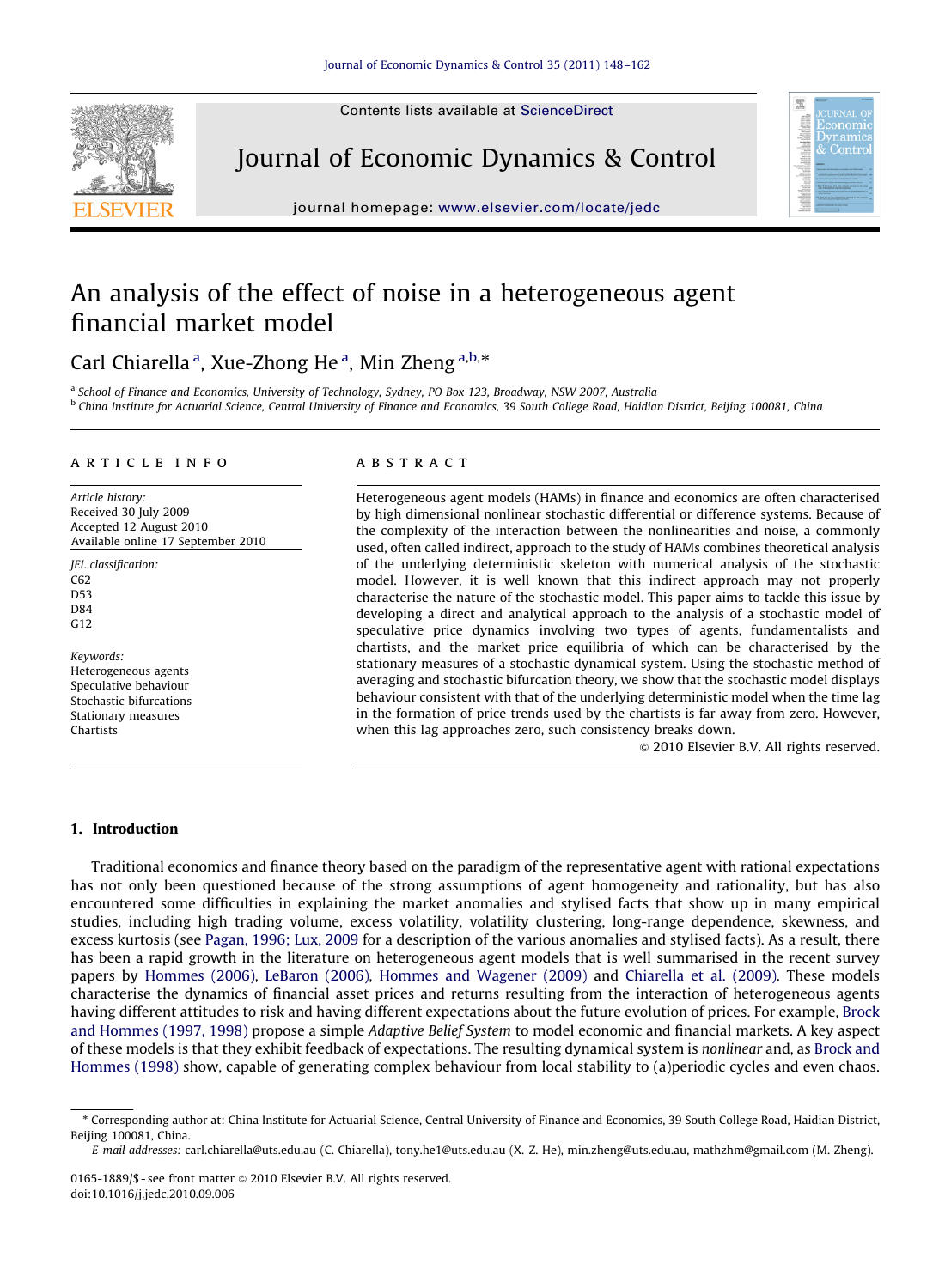By adding noise to the underlying deterministic system and using the simulation approach, many models (see, for example, [Hommes, 2002; Chiarella et al., 2006a, 2006b](#page--1-0)) are able to generate realistic time series. In particular, it has been shown (see for instance [Hommes, 2002; He and Li, 2007; Gaunersdorfer et al., 2008; Lux, 2009\)](#page--1-0) that such simple nonlinear adaptive models are capable of capturing important empirically observed features of real financial time series, including fat tails, clustering in volatility and power-law behaviour (in returns). Most of the simple stylised evolutionary adaptive models that one encounters in the literature are analysed within a discrete-time framework and their numerical analysis provides insights into the connection between individual and market behaviour.

One of the most important issues for many heterogeneous agent asset pricing models is the interaction of the behaviour of the heterogeneous agents and the interplay of noise with the underlying nonlinear deterministic market dynamics. Indeed [Chiarella et al. \(2006b\)](#page--1-0) and [He and Li \(2007\)](#page--1-0) in their simulations find that these two effects interact in ways which are not yet understood at a theoretical level. The noise can be either fundamental noise or market noise, or both. The commonly used approach (except the stochastic approach developed in [Lux, 1995, 1997, 1998](#page--1-0)), referred to as the indirect approach for convenience, is first to consider the corresponding deterministic "skeleton" of the stochastic model where noise terms are set to zero and to investigate the dynamics of this nonlinear deterministic system by using deterministic stability and bifurcation theory; one then uses simulation methods to examine the interplay of various types of noise with the deterministic dynamics. This approach relies on a combination of simulations and faith that the properties of the deterministic system carry over to the stochastic one. However, it is well known that the dynamics of stochastic systems can be very different from the dynamics of the corresponding deterministic systems, see for instance [Mao \(1997\).](#page--1-0) Ideally we would like to deal directly with the dynamics of the stochastic systems, but this direct approach can be difficult.

A number of stochastic asset pricing models have been constructed in the heterogeneous agents literature. The earliest one we are aware of is that of Föllmer (1974) who allows agents' preferences to be random and governed by a law that depends on their interaction with the economic environment. [Rheinlaender and Steinkamp \(2004\)](#page--1-0) study a onedimensional continuously randomised version of [Zeeman's \(1974\)](#page--1-0) model and show a stochastic stabilisation effect and possible sudden trend reversal. [Wenzelburger \(2004\)](#page--1-0) develops a stochastic version of the Brock and Hommes model. [Brock](#page--1-0) [et al. \(2005\)](#page--1-0) study the evolution of a discrete financial market model with many types of agents by focusing on the limiting distribution over types of agents. They show that the evolution can be well described by the large type limit (LTL) and that a simple version of LTL buffeted by noise is able to generate important stylised facts, such as volatility clustering and long memory, observed in real financial data. Föllmer et al. (2005) consider a discrete-time financial market model in which adaptive heterogeneous agents form their demands and switch among different expectations stochastically via a learning procedure. They show that, if the probability that an agent will switch to being a ''chartist'' is not too high, the limiting distribution of the price process exists, is unique and displays fat tails. Other related works include [Hens and Schenk-](#page--1-0)Hoppé [\(2005\)](#page--1-0) who analyse portfolio selection rules in incomplete markets where the wealth shares of investors are described by a discrete random dynamical system, [B](#page--1-0)ö[hm and Chiarella \(2005\)](#page--1-0) who consider the dynamics of a general explicit random price process of many assets in an economy with overlapping generations of heterogeneous consumers forming optimal portfolios, Böhm and Wenzelburger (2005) who provide a simulation analysis of the empirical performance of portfolios in a competitive financial market with heterogeneous investors and show that the empirical performance measure may be misleading. In particular, by assuming that agent demand is derived from intertemporal optimisation and agents are allowed to switch between strategies, [Horst and Wenzelburger \(2008\)](#page--1-0) develop a discrete-time stochastic model and show that the limiting distributions may be either unimodal or bimodal, exhibiting a bifurcationtype phenomenon. Most of the cited papers focus on the existence and uniqueness of limiting distributions of discrete time models. For continuous time models, we refer to the one-dimensional continuously randomised version of [Zeeman's](#page--1-0) [\(1974\)](#page--1-0) stock market model studied by [Rheinlaender and Steinkamp \(2004\)](#page--1-0) and the work of [Horst and Rothe \(2008\)](#page--1-0) who examine the impact of time lags in continuous time heterogeneous agent models.

In this paper, we extend the continuous-time deterministic models of speculative price dynamics of [Beja and Goldman](#page--1-0) [\(1980\)](#page--1-0) and [Chiarella \(1992\)](#page--1-0) to a stochastic model, of which the market price equilibria can be characterised by stationary measures. We choose this very basic model of fundamentalist and speculative behaviour as it captures in a very simple way the essential aspects of the heterogeneous boundedly rational agents paradigm. Economically, in the agent-based financial market model with stochastic noise, we study how the distributional properties of the model, which can be characterised by the stationary distribution of the market price process, change as agents' behaviour changes and how the market price distribution is influenced by the underlying deterministic dynamics. Mathematically, we seek to understand the connection between different types of attractors and bifurcations of the underlying deterministic skeleton and changes in stationary measures of the stochastic system. By comparing both the indirect and direct approaches, we examine the consistency of the results under both approaches. We show that the stationary measure of the stochastic model displays a bifurcation of very similar nature to that of the steady state of the underlying deterministic model when the time lag of chartist expectations is far away from zero. Using the stochastic method of averaging, we show through a so-called phenomenological (P) bifurcation analysis that the stationary measure displays a significant qualitative change near a threshold value from singlepeak (unimodal) to crater-like (bimodal) joint distributions (and also marginal distributions) as chartists become more active in the market. However, when the time lag in the formation of price trends used by chartists approaches zero, the stochastic model can display very different features from those of its underlying deterministic model.

The paper unfolds as follows. Section 2 reviews the heterogeneous agents financial market models developed by [Beja](#page--1-0) [and Goldman \(1980\)](#page--1-0) and [Chiarella \(1992\)](#page--1-0). Sections 3 and 4 examine the dynamical behaviour of the stochastic model